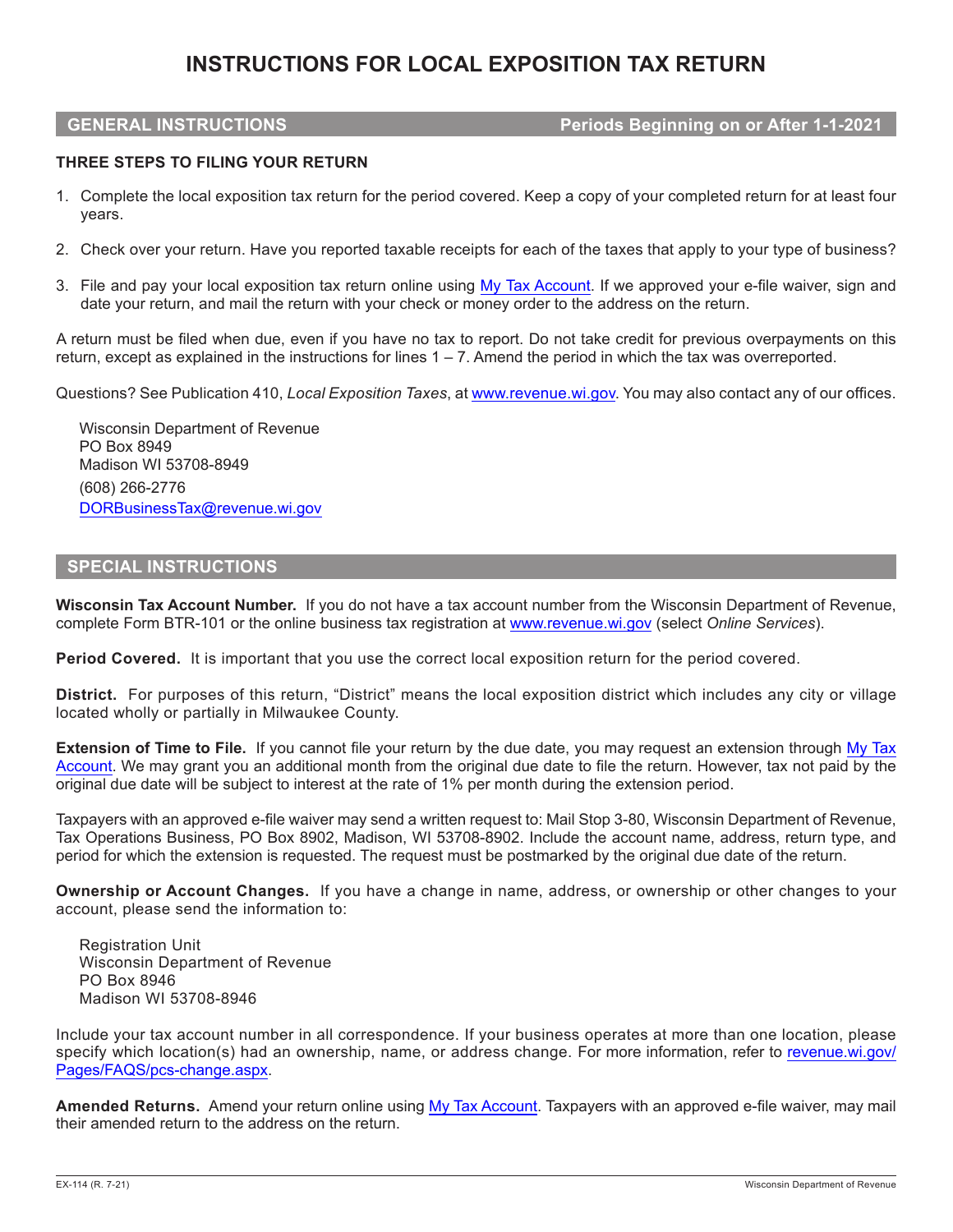# **LINE INSTRUCTIONS**

**Line 1.** Enter the amount of taxable receipts from furnishing rooms or lodging to any person for a continuous period of less than one month in a hotel, motel, or other furnished accommodations available to the public within the District for the period covered by the return. Taxable receipts**\*** do not include:

- 1) Sales to federal and Wisconsin governmental units (including Wisconsin counties, cities, villages, towns, public schools, and school districts), local exposition district, nonprofit organizations holding a Certificate of Exempt Status (CES) number from the Wisconsin Department of Revenue, organizations meeting requirements of sec. 501(c)(3) of the Internal Revenue Code, and any federally recognized American Indian Tribe or Band in Wisconsin.
- 2) Sales by public schools, colleges, universities, hospitals, sanitoriums, or nursing homes, and sales by agency camps (that is, camps operated by nonprofit corporations or associations organized and operated exclusively for religious, charitable, or educational purposes).

**Line 2.** Multiply the amount on line 1 by 3% (.03). Enter the result on line 2.

**Line 3.** Enter the amount of taxable receipts**\*** from furnishing rooms or lodging to any person for a period of less than one month in a hotel, motel, or other furnished accommodations available to the public within the City of Milwaukee for the period covered by the return.

**Line 4.** Multiply the amount on line 3 by 7% (.07). Enter the result on line 4.

**Line 5.** Enter the amount of taxable receipts from sales in the district of candy, soft drinks, and prepared foods. The tax is also imposed on sales of alcoholic beverages if the alcoholic beverage is for consumption on the seller's premises.

Taxable receipts**\*** do not include:

- 1) Sales to federal and Wisconsin governmental units (including Wisconsin counties, cities, villages, towns, public schools, and school districts), local exposition district, nonprofit organizations holding a Certificate of Exempt Status (CES) from the Wisconsin Department of Revenue, organizations meeting requirements of sec. 501(c)(3) of the Internal Revenue Code, and any federally recognized American Indian Tribe or Band in Wisconsin.
- 2) Sales by any public or private elementary or secondary school exempt from Wisconsin income or franchise taxes, including school districts.

**Line 6.** Multiply line 5 by 0.5% (.005). Enter the result on line 6.

**Line 7.** Enter the amount of taxable receipts from the rental of Type 1 automobiles, in the District, for 30 days or less, by establishments primarily engaged in the short-term rental of passenger cars without drivers.

A "Type 1 automobile" is defined as a motor vehicle designed and used primarily for carrying persons but does not come within the definition of motor bus, motorcycle, moped, motor bicycle, motor home, or motor vehicles licensed as trucks.

Taxable receipts**\*** do not include:

- 1) Rerentals
- 2) Rentals of service or repair replacement vehicles.
- 3) Rentals to federal and Wisconsin governmental units (including Wisconsin counties, cities, villages, towns, public schools, and school districts), local exposition district, nonprofit organizations holding a Certificate of Exempt Status (CES) from the Wisconsin Department of Revenue, organizations meeting requirements of sec. 501(c)(3) of the Internal Revenue Code, and any federally recognized American Indian Tribe or Band in Wisconsin.
- 4) Rentals by any public or private elementary or secondary school exempt from Wisconsin income or franchise taxes, including school districts.

**Line 8.** Multiply the amount on line 7 by 3% (.03). Enter the result on line 8.

**Line 9.** Add lines 2, 4, 6 and 8 and enter the total on line 9.

**Line 10.** If you do **not file** a return on time, you are subject to interest at the rate of 1.5% per month on the tax on line 9 from the due date to the date the return is filed. Include this amount on line 10.

<sup>\*</sup>See note on page 3. 2